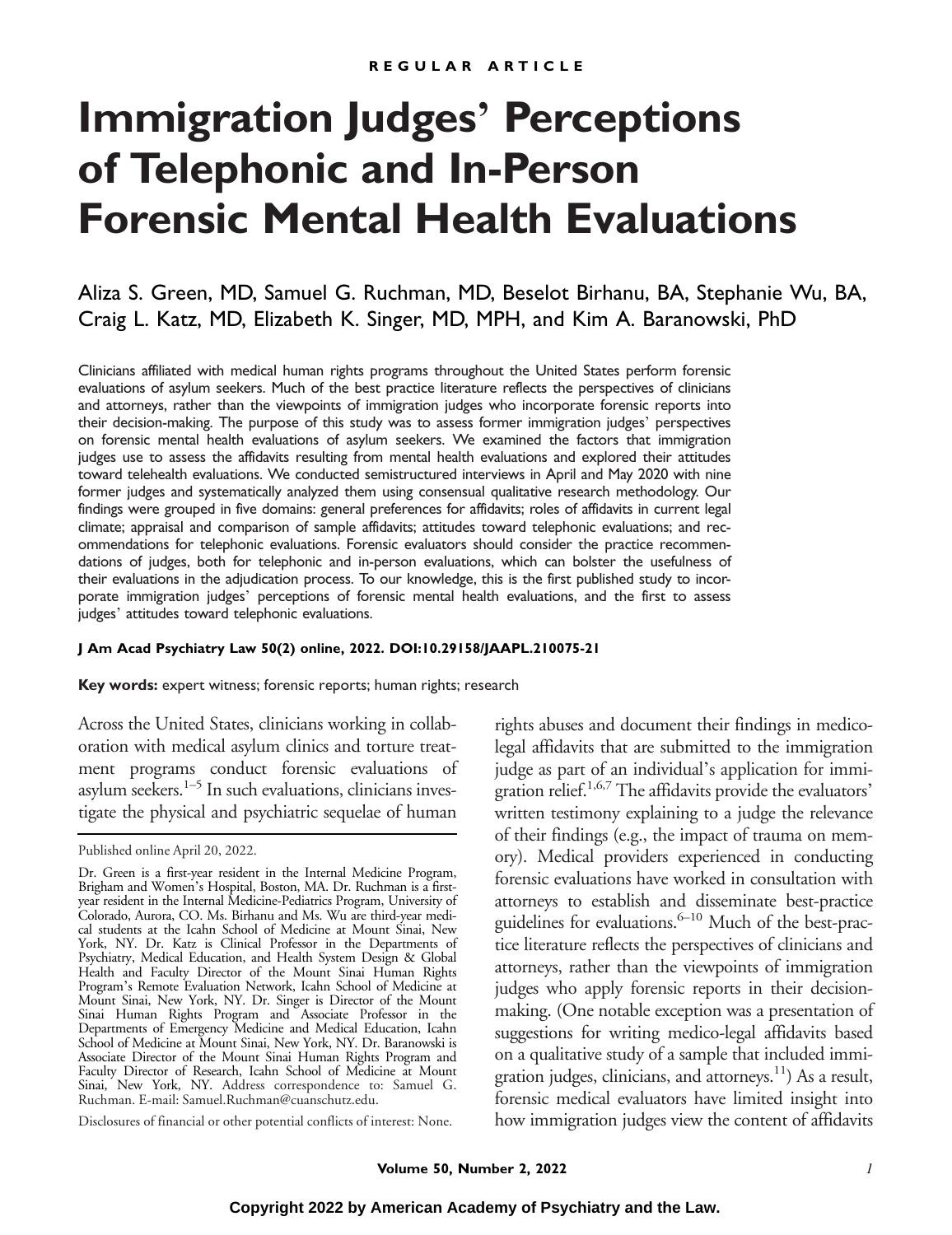or how the documentation of forensic evaluations affects asylum cases.

In the context of the COVID-19 pandemic, medical human rights programs have transitioned to conducting forensic evaluations by telephone or video.<sup>12,13</sup> Forensic clinicians have also been using telehealth modalities to evaluate asylum seekers who have poor access to forensic services because they live in geographically remote areas of the United States, immigration detention centers, or Mexico border cities.<sup>14</sup> Mental health practitioners have reported both comfort with and concerns about the limitations of telehealth forensic evaluations.15 Most literature on telehealth forensic evaluations has focused on evaluators' perceptions of video-teleconference, applied across multiple dimensions of forensic mental health.<sup>16–20</sup> Assessing the acceptability of remote evaluations to adjudicators of immigration claims and incorporating their perspectives into broader practice recommendations is particularly critical at this time, given that telehealth visits and telephonic interviews of asylum seekers have become standard as a result of both the COVID-19 pandemic and the increased number of asylum seekers in immigration detention facilities.

This study was to explore former immigration judges' perspectives on forensic mental health evaluations of asylum seekers. We examined the factors that immigration judges use to assess the medicolegal documents resulting from mental health evaluations. We also specifically identified participants' attitudes and perceptions toward telehealth evaluations. This study adds to existing literature by incorporating immigration judges' perceptions of forensic mental health evaluations and by assessing judges' attitudes toward telephonic evaluations. We specifically investigated telephonic rather than video-based evaluations because asylum seekers may have limited access to the internet, and immigration detention centers often restrict access to video conferencing platforms.<sup>14</sup> This study was approved by the Mount Sinai Institutional Review Board.

# **Methods**

## *Recruitment*

A total of nine participants, all former U.S. immigration judges, were eligible for inclusion in this study. Participants were recruited through peer recommendations of a nonparticipant former immigration judge and a physician active in medical human rights advocacy, as well through a snowball approach. Eligible participants included immigration judges with at least one year of experience, but who were no longer actively serving. Immigration judges who were familiar with the Mount Sinai Human Rights Program were not eligible to participate. Out of 11 prospective participants, two did not respond. Nine immigration judges participated in the interviews, consistent with the recommended range of eight to fifteen participants for a consensual qualitative research  $(CQR)$  study.<sup>21</sup>

#### *Data Collection/Measures*

#### *Pre-Interview Preparation*

In advance of interviews, we provided participants with two mental health affidavits; one was based on an evaluation performed telephonically and one based on an evaluation performed in person. All unique identifying information about the evaluator and asylum seeker was redacted, as was any mention of the modality by which the evaluation occurred (telephonic or in-person). These samples were intended primarily to prompt discussion of general strengths and weaknesses of affidavits. For example, participants were asked to rate the quality of the affidavits on a numeric scale. This was not done to quantitatively compare scores by modality, but rather so that participants could be asked to justify their overall assessments by pointing to the most salient pros and cons of each sample.

Both sample affidavits had been written by a psychiatrist (CLK) who completed a fellowship in psychiatry and the law and had extensive experience conducting forensic mental health evaluations of asylum seekers both in person and by telephone. We considered the sample affidavits to reflect evaluations that were comprehensive to the extent possible given their respective modalities. In an effort to reduce bias, we did not formally assess the quality of specific elements of each sample affidavit. In other words, we did not intentionally select a sample telephonic affidavit that we felt was equal in quality to the sample in-person affidavit because this might obscure real differences in the average quality of an evaluation conducted by each respective modality.

We deliberately selected two sample affidavits that were similar in length (six to seven pages), region of origin (Central America), gender (cisgender women), protected status sought (asylum), and type of trauma (sexual violence). $^{22}$  The purpose of this selection was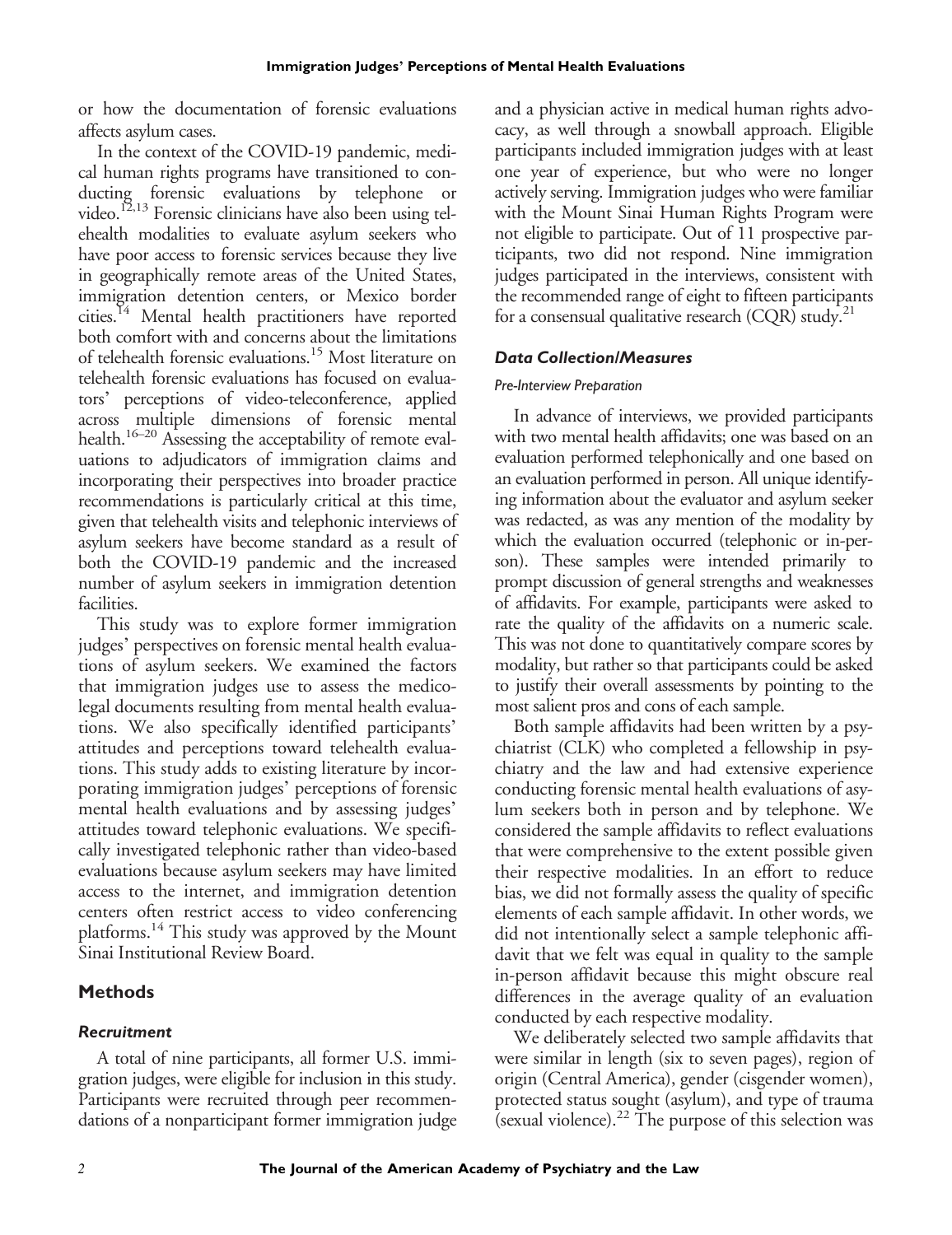to mitigate the possibility that differences in the type of trauma would become the focus at the expense of discussion of affidavit quality. Both evaluations were conducted with the aid of a Spanish language interpreter because the evaluating psychiatrist was not fluent in Spanish. Both affidavits included the following sections: evaluator credentials, overview of the case, relevant psychiatric and medical history, history of trauma, psychological examination, assessment of mental status, impressions, and conclusions. The sections of the sample affidavit that documented the evaluators' clinical impressions were structured differently, with one laying out diagnostic criteria and corresponding symptoms for a diagnosis of posttraumatic stress disorder (PTSD) and major depressive disorder (MDD) in bullet-point form and the other providing a narrative description of diagnoses of panic attack and other specified trauma and stressor-related disorder or "sub-syndromal PTSD." These differences allowed analysis of participants' preferences for affidavit style in addition to any perceived differences in quality that may have resulted from the modality by which the evaluation occurred.

Participants received the two sample affidavits one week prior to the interview and were asked to consider "only the quality of the written affidavits and their conclusions based on their documented findings of the mental health evaluation," rather than any imputed legal merits of the asylum case. To guide their review, they were also provided with questions in advance related to their analysis of the affidavits' strengths and weaknesses, as well as perceived differences in quality.

# *Interviews*

We piloted our interview protocol with a nonparticipant former immigration judge, an immigration attorney, and a psychologist who conducts forensic mental health evaluations of asylum seekers. We revised interview questions for clarity and based on their feedback. The semistructured interviews were conducted by phone by two of the authors (AG, SR) in April and May 2020 and were recorded on computer software (Audacity). After interviewers received participants' informed consent and demographic information, they confirmed that participants had read the sample affidavits thoroughly. Audio recording was then initiated with participant consent. The first part of the interview focused on general attitudes toward forensic mental health affidavits

evaluations, prompted by the two sample affidavits. For example, in addition to the questions provided in advance, participants were asked their opinion of the conclusions of the affidavit and whether the affidavit could affect the way they viewed the applicant's case. The second portion of the interview focused on attitudes toward forensic mental health evaluations conducted telephonically. For example, participants were asked how they think telephonic evaluations compare with in-person evaluations, and whether they would trust the conclusions of telephonic evaluations to the same extent as those from in-person evaluations. Interviews ranged in duration from one to two hours  $(M = 85 \text{ minutes})$ . Four authors (AG, SR, BB, SW) transcribed the interviews and all transcripts were compared with the audio recordings by the two interviewers to ensure accuracy of transcripts.

# *Data Analysis*

The transcripts were systematically analyzed using CQR, which provides a rigorous method for identifying themes across semistructured interviews of eight to 15 participants. $^{21}$  The coding team consisted of four medical students (AG, SR, BB, SW) who were trained in CQR by a faculty member with qualitative research expertise (KB). Training was approximately ten hours in length over multiple sessions and consisted of reading methods articles on CQR and examples of CQR manuscripts, attending didactic sessions with the supervising faculty member, and reviewing each step of the process before completion. At the start of the process, one transcript was set aside as a "stability check." All steps of the analysis began with the team coding the transcripts individually, before meeting as a group to argue all discrepant codes to consensus. First, the team developed a set of domains that reflected the broad topic areas that emerged from the transcripts. Next, they summarized all text associated with each domain into core ideas and created categories by identifying themes across participants' narratives. After reaching consensus on the initial eight cases, the team coded the final transcript and since no new domains or categories resulted, they determined that they had a stability of findings and the data had been analyzed effectively. An auditor with expertise in both CQR and the forensic psychological evaluation of asylum seekers reviewed the coding process and provided feedback to the team to reduce bias throughout each stage of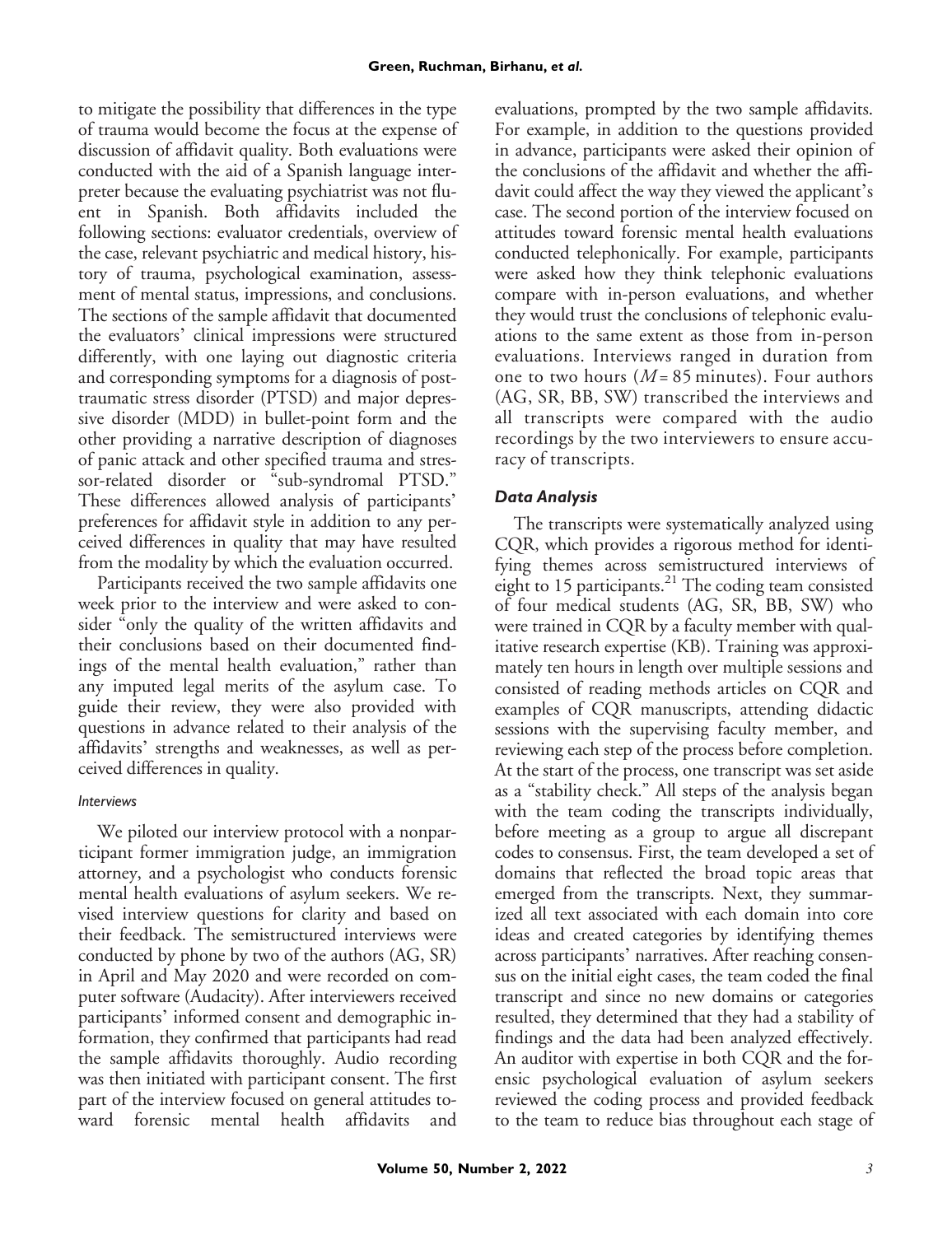analysis. For example, the auditor suggested that the coders consolidate domains about participants' preferences for affidavit style and content, which were initially distinct.

## **Results**

Participants ranged in age from 46 to 71 years old  $(M = 62)$ . Forty-four percent of participants identified as male  $(n=4)$  and 56 percent identified as female  $(n=5)$ . Participants had served in immigration courts both in the community and in immigration detention centers across the United States. Five judges served in jurisdictions in the Southern United States, three in the West, three in the Northeast, and one in the Midwest. Participants reported between 1.5 and 24 years of experience as immigration judges  $(M = 16)$ , while collectively serving in the courts from 1994 to 2020. The study resulted in the creation of five domains that emerged from the interviews: general preferences for affidavits; roles of affidavits in current legal climate; appraisal and comparison of sample affidavits; attitudes toward telephonic evaluations; and recommendations for telephonic evaluations. The domains contained categories that further described the perspectives of the former immigration judges. A list of the domains, categories, and their accompanying frequencies is presented in Table 1.

## *General Preferences for Affidavits*

#### *Format Affidavits for Easy Readability*

All participants emphasized the importance of structuring affidavits in an organized fashion to ensure that the information presented is easy to review. Judges specifically highlighted the use of bullet points, numbering, and section heading as useful tools for enhancing readability. One participant found it particularly helpful when evaluators provided a brief overview of the trauma narrative, diagnoses, and conclusions at the beginning of an affidavit. Some of the judges noted that well-structured affidavits were especially necessary given the current time pressures placed on the courts. As one participant explained, "style helps when you're trying to explain . . . to a busy judge what is going on in this person's psychological life."

Table 1 Domains, Categories, and Frequencies of Participants' Attitudes

| Domain and Category                         | No. of Participants |
|---------------------------------------------|---------------------|
| General preferences for affidavits          |                     |
| Format affidavits for easy readability      | 9                   |
| Provide evidence to support conclusions     | 9                   |
| Include malingering assessment              | 8                   |
| Avoid advocacy and legal language           | 8                   |
| Detail evaluator qualifications             | 7                   |
| Provide therapeutic recommendations         | 5                   |
| Describe interview conditions               | $\overline{4}$      |
| Roles of affidavits                         |                     |
| Provide evidence                            | 8                   |
| Explain manifestations of trauma            | 8                   |
| Exist in unfair legal system                | 7                   |
| Streamline court proceedings                | 5                   |
| Appraisal of sample affidavits              |                     |
| Viewed both affidavits positively           | 9                   |
| Rated in-person affidavit as stronger       | 8                   |
| Attitudes toward telephonic evaluations     |                     |
| Concern about limitations of modality       | 9                   |
| Better than no evaluation                   | 9                   |
| Unfamiliar with modality                    | 6                   |
| Judge's background informs attitudes        | 6                   |
| Recommendations for telephonic evaluations  |                     |
| Disclose modality and explain rationale     | 9                   |
| Describe strategies to overcome limitations | 8                   |

#### *Provide Evidence to Support Conclusions*

Nearly all participants stated that clinicians should explain the process by which they arrived at their conclusions, including use of assessment measures, Diagnostic and Statistical Manual of Mental Disorders, Fifth Edition (DSM-5) criteria, or structured interview techniques. Participants recommended that evaluators explain which, if any, diagnostic criteria were met, describing in detail what symptoms, behaviors, or aspects of the narrative support their clinical findings. Judges urged clinicians to "assume the judge knows nothing about psychology" and to avoid using jargon when outlining clinical symptoms or diagnoses. One participant articulated why judges find the description of the assessment process to be so useful: "It's not that I understand what the specific DSM sections are or what these tests are; I don't. In fact, that's why I need your evaluation. But I like seeing the bones, I like seeing why the doctor came to the conclusion that he or she came to."

#### *Include Malingering Assessment*

Nearly all participants suggested that clinicians assess for malingering and document their findings in the affidavit. Several participants recommended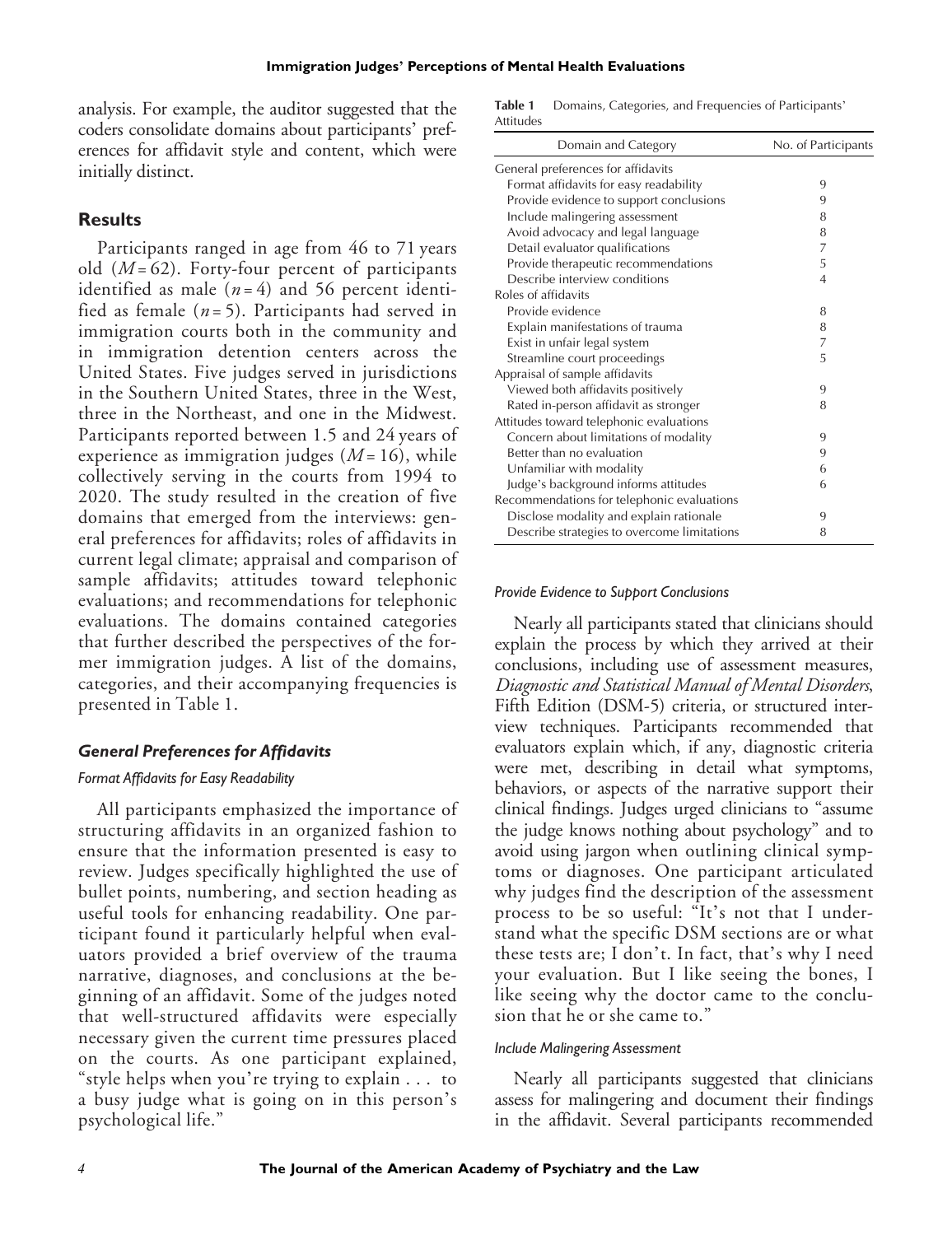that evaluators describe what they look for when making a determination of malingering and whether they relied on any tools or testing to make their assessment. A few participants tied the need for a malingering assessment to a skepticism among some colleagues who feel that "psychologists just always believe everything they're told." One participant noted that clinicians could explore parts of the narrative that are less clear as a way to demonstrate that they are concerned with the veracity of the client's reported history. A few participants noted that evaluators should explain inconsistencies in the applicant's narrative or demeanor when making a determination of truthfulness.

## *Avoid Advocacy and Legal Language*

Nearly all of the participants strongly advised against using technical legal terminology (e.g., "credible") or opining on legal aspects of the case (e.g., that respondent meets criteria for asylum). Participants cautioned that judges view affidavits negatively when they "usurp the judge's judicial fact-finding role." Participants also cautioned that both government counsel and immigration judges will question evaluators' objectivity if evaluators appear to assume the roles of advocates, which could discredit or diminish the weight given to an otherwise useful affidavit. To mitigate this, one participant suggested qualifying statements that might otherwise appear to draw subjective conclusions; for example, the participant suggested that an evaluator add the word "perceived" to the phrase "her perceived lack of protection from the authorities'' to demonstrate the evaluator's commitment to objectivity.

## *Detail Evaluator Qualifications*

Nearly all participants reported that evaluators should detail their relevant qualifications in the written affidavit, and the majority recommended including a curriculum vitae with their reports. A few judges suggested that evaluators consider outlining any prior experience in the role of expert witness, including the number of times they have evaluated clients, whether and in which contexts they have provided oral testimony, and whether they were compensated. A few participants noted that evaluators' explanations of their practice experiences can be helpful in establishing their objectivity as expert witnesses. For example,

participants suggested that evaluators state that they assess truthfulness as part of routine clinical practice. Participants also suggested that evaluators explain to the court that they do not always find clients believable or assign formal medical diagnoses.

## *Provide Therapeutic Recommendations*

Most participants suggested that evaluators who document clinically significant psychological symptoms provide prognoses and recommendations for treatment. One participant noted that the inclusion of treatment recommendations "supports the diagnoses" and reduces perceptions of clinician bias by demonstrating "that the evaluator is focused on the person's mental health and not on the person's asylum case." A few participants suggested that evaluators comment on the feasibility of their clinical recommendations, because a judge or the opposing counsel may be skeptical if a client did not pursue the clinician's proposed referrals.

#### *Describe Interview Conditions*

Most participants recommended that evaluators detail the circumstances under which they elicited information. Participants suggested that clinicians describe the interview setting, level of privacy, and individuals present. A few participants specifically recommended stating whether an interpreter was used and including their qualifications. Participants also encouraged evaluators to clearly distinguish between what the client reported during the interview versus information provided by the attorney or other collateral documentation. One judge suggested including phrases such as "based on what the respondent related to me" to identify the source of the information.

# *Roles of Affidavits*

## *Provide Evidence*

Most participants stated that affidavits can provide evidence that is seemingly more objective than just the applicant's testimony to justify their decision to grant asylum. A few participants noted that medical affidavits can assist attorneys as they build a record for appeal, particularly in cases where the judge failed to address the mental health evidence. Nearly all participants also felt that the affidavits' documentation of the client's narrative and psychological sequelae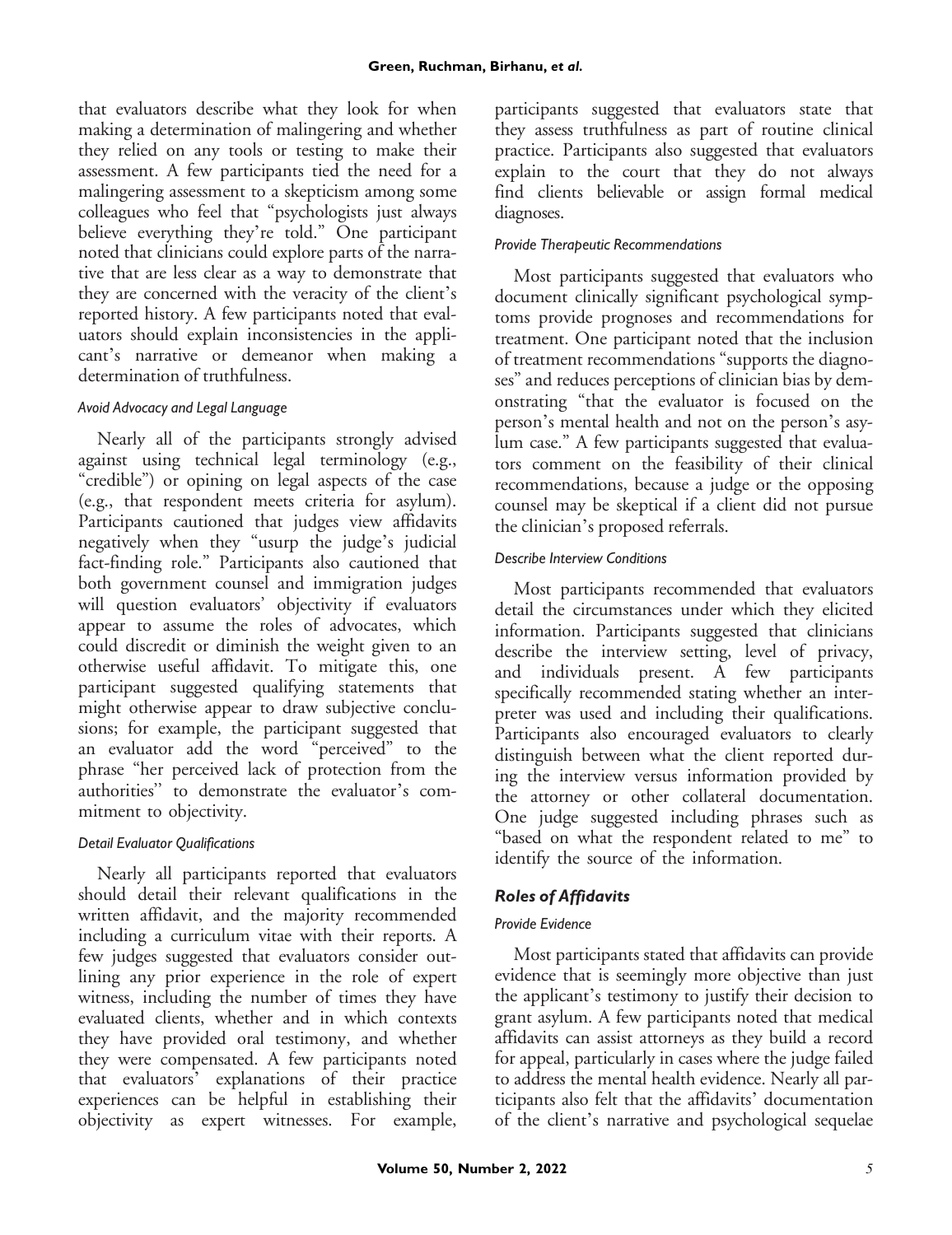provide evidence that supports statutory requirements for protected status, such as credibility, ill treatment rising to the level of persecution, or extenuating circumstances related to a client's inability to meet the one year limit for applying for asylum. As one participant described, an affidavit would "give me something to hang my hat on in a decision . . . if I had enough evidence . . . to grant asylum anyway even though her testimony might not have been fully credible, this would give me an explanation of why it may not have been fully credible. So it would give me a boost up to be able to do what I thought was right in the case."

## *Explain Manifestations of Trauma*

Nearly all participants noted that effective affidavits can describe the ways psychological symptoms might manifest and influence a respondent's behavior in the courtroom. They explained that this is particularly important when respondents exhibit behaviors that immigration judges may not expect and that may be otherwise interpreted as deceptive (e.g., not maintaining eye contact, or demeanor inconsistent with traumas described). Nearly all participants also indicated that affidavits can explain respondents' difficulties providing oral testimony (e.g., memory lapses) and suggest "what kind of support might allow the respondent to testify more appropriately in a courtroom setting."

# *Exist in Unfair Legal System*

Most participants reported that the current immigration legal system creates structural or intentional biases against affidavits and asylum seekers. They noted that judges are under time pressure and case completion quotas and may dislike the addition of evidence that increases their workload. One participant reported that some colleagues did not review medical affidavits in advance of hearings due to time limitations.

In addition, participants indicated that judges may be hostile to testimony from expert clinicianevaluators because they perceive it as threatening their role as fact-finders or may assume that mental health professionals are biased and find clinically significant symptoms of psychological distress in all their evaluations. Finally, a few participants stated that in some instances, the role of an affidavit was inherently limited because more judges are being appointed who they believe are "presumptively going

to deny the case anyway" and are operating within a system committed to "maximizing deportations" rather than seeking "accurate and consistent results."

## *Streamline Court Proceedings*

Most participants indicated that medico-legal affidavits simplified court proceedings by reducing the need for oral testimony from asylum seekers or clinician-evaluators. A few participants noted that affidavits may help avoid "re-traumatization" of respondents by not requiring the client to provide detailed testimony of experiences of violence.

# *Appraisal of Sample Affidavits*

# *Both Affidavits Positively Viewed*

Nearly all participants stated that both the telephonic and in-person sample affidavits were comparable with or stronger than the mental health affidavits they had reviewed during their careers. When participants were still unaware of the modality of the evaluation, they described the telephonic sample as, "right in the middle," "above average," "good," and "quite sophisticated;" they remarked that the inperson affidavit was "a  $B+$ ", "does what it needs to do," "did a great job," and "did everything extremely well." Participants reported that they trusted the conclusions of both affidavits and felt that the affidavits could help the respondent by serving their respective legal purposes.

# *Rated in-Person Affidavit as Stronger*

When participants were still unaware of the modalities of the evaluations, nearly all participants preferred the in-person affidavit to the telephonic affidavit; one judge rated them as equivalent. When asked to rate the affidavits on a scale from 1 (weakest) to 5 (strongest), participants rated the in-person affidavit with a range of  $4.0-4.5$  ( $M = 4.3$ ), compared with a range of 2.0–4.5 ( $M = 3.2$ ) for the telephonic affidavit. Most participants rated the affidavits within one point of each other. Nearly all participants explained their preference for the in-person sample affidavit was largely because they believed it had clearer diagnostic analysis and was more objective. In one participant's words, "[the evaluator included] the diagnostic criteria for PTSD and MDD, and they then related it back to what the person went through. I think I like this and I identify with it because it's very much what lawyers do, right? We cite." A few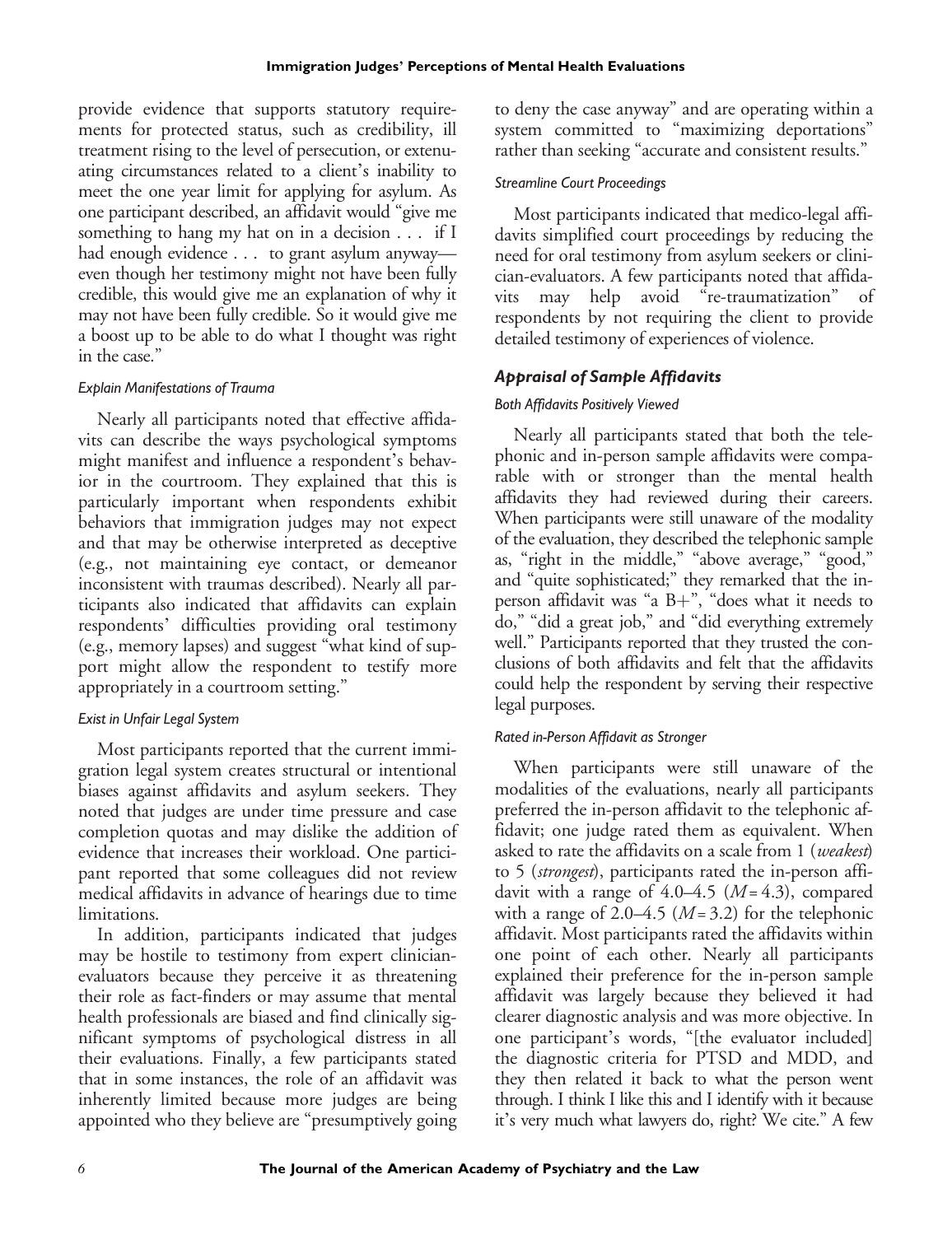participants reported that they found the evaluator in the telephonic sample more credible as an expert witness, because the evaluator appeared to be objective. They indicated that the evaluator acknowledged other potential medical causes of the respondent's symptoms, assessed the possibility of malingering, provided treatment recommendations, and used language that was perceived as less legally conclusory.

It should be noted once they were informed that one evaluation was conducted in person and the other by telephone, most participations speculated that the telephonic modality might explain some of the differences in quality they noted between the two affidavits. The participants suggested that the telephonic modality might have affected the affidavit, by decreasing the comfort of the clinician conducting the evaluation; limiting "sense of interaction" with the asylum seeker; forcing the evaluator to rush through an inherently more complex narrative; or posing particular challenges related to interpretation. A few participants noted that visual observations were not possible in the telephonic sample. In particular, several participants identified the same sentence, that the client was "fidgety . . . and picked at her nails and at a wad of tissue paper," as being a compelling piece of information that was feasible to observe during the in-person evaluation.

## *Attitudes toward Telephonic Evaluations*

#### *Concern about Limitations of Modality*

All participants voiced concerns about the limitations of conducting forensic medical evaluations over the telephone. They noted that telephonic evaluations may miss visual cues that are important for making an assessment. Specifically, participants were concerned that evaluators would not be able to perceive indicators of malingering, behaviors, or affects that inform diagnoses, or make the behavioral observations needed to guide the interview effectively. A few participants also worried that telephonic evaluations could be hindered by a lack of rapport between evaluator and respondent, difficulties administering tests, miscommunications with the interpreter, and technological complications.

#### *Better than No Evaluation*

Despite their concerns, all participants reported that although they prefer in-person evaluations, a telephonic evaluation is better than no evaluation. As

one participant explained, "I think that while in-person communication is always preferred, I think that with some agility the telephonic interviews can be done professionally. It's not perfect, but adequate to the need." All participants recognized that the use of telephonic evaluations is particularly understandable in certain contexts. Nearly all mentioned that telephonic assessments may be necessary for respondents who are detained and unable to access in-person evaluations. Participants also suggested additional circumstances under which "it becomes too onerous to do an in-person evaluation," including geographic distance, childcare or work responsibilities, lack of transportation, and social distancing measures during the COVID-19 pandemic. Most participants stated that the weight or credence they would give to a telephonic evaluation depends on the explanation of why it was necessary and whether the affidavit adequately addressed their concerns about potential limitations of the modality. Most participants further noted that they would be more forgiving of weaknesses in an affidavit if they knew that the evaluation was conducted by telephone. While every participant preferred telephonic evaluations to no evaluations, a few participants stated that they would generally ascribe less weight to the conclusions of a telephonic evaluation than those of an in-person evaluation regardless of context. One participant was particularly critical, remarking that telephonic psychiatric interviews are "inappropriate" and may "border on unethical."

#### *Unfamiliar with Modality*

Most participants stated that they had no prior experience reviewing telephonic evaluations and were not aware that forensic evaluations are conducted by telephone. A few participants suggested they may have reviewed affidavits resulting from telephonic evaluations but could not point to a specific case or example.

#### *Judge*'*s Background Informs Attitudes*

Most participants noted that their personal and professional experiences affected their perceptions of telephonic evaluations. For example, one participant noted his experience presiding over a geographically large jurisdiction made him understand the need for telephonic evaluations. A few other participants explained that their negative experiences with conducting videoconference immigration hearings made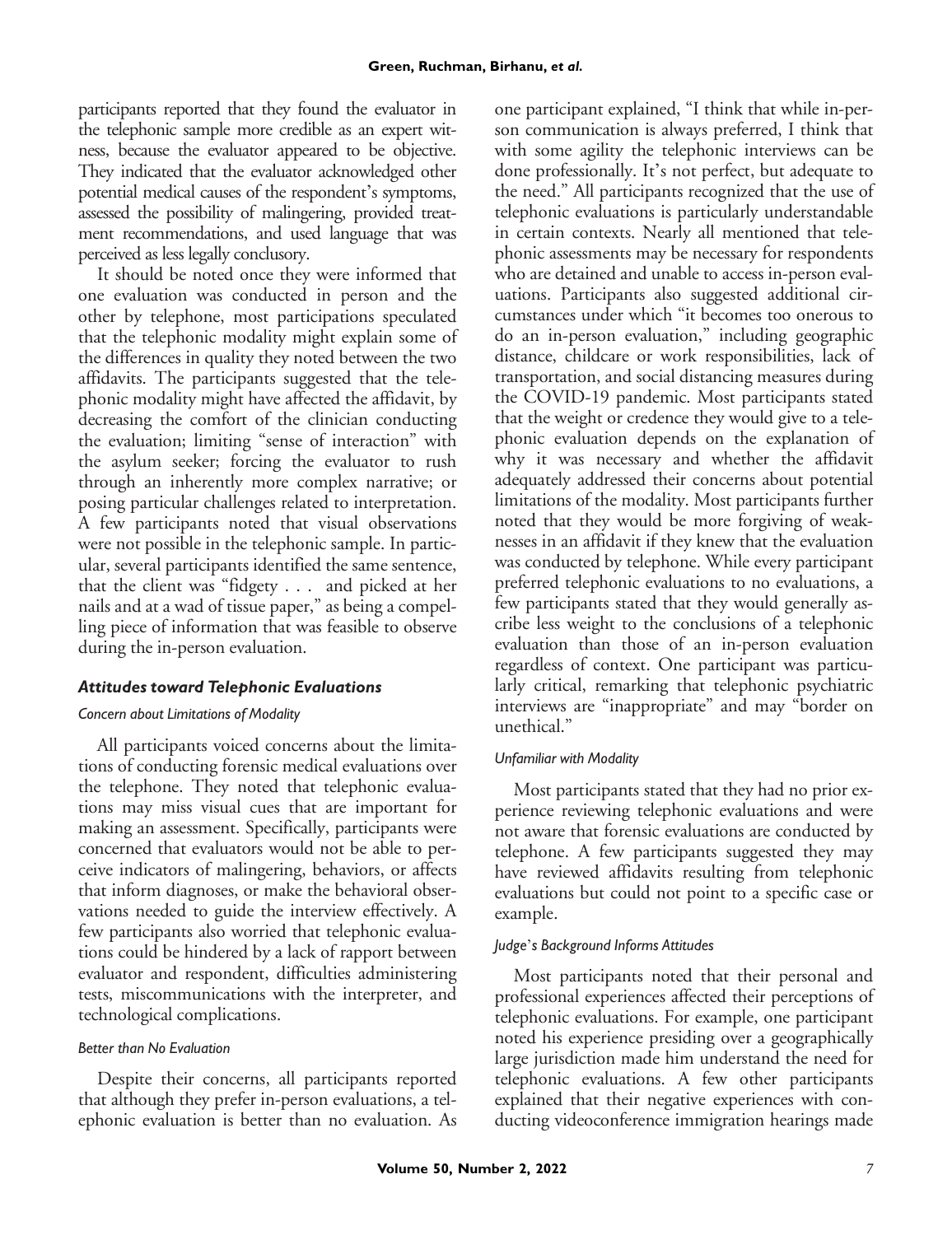them believe it would be difficult to perform mental health evaluations by telephone. Most judges also speculated that the professional experiences of their colleagues would affect how those colleagues weigh telephonic evaluations and how fairly they consider barriers asylum seekers face in accessing in-person evaluations. A few participants noted that this was particularly true of judges who were biased against applicants. As one participant noted, "those [judges] that are looking for reasons to deny claims would give [a telephonic affidavit] enough weight as they thought would be helpful to reach the conclusion that they are predisposed to find anyway."

#### *Recommendations for Telephonic Evaluations*

#### *Disclose Modality and Explain Rationale*

All participants indicated that evaluators should state clearly that the evaluation was conducted by telephone. One participant recommended disclosure to avoid discovery of this information on cross-examination, which could potentially damage the case: "if it's not spelled out and then somebody finds it later they go, 'oh, okay, somebody tried to pull a fast one. . . ' [inclusion of this information] immunizes the evaluator against it being brought up on cross-examination." Most participants suggested that the evaluator should also explain the specific conditions that necessitated the use of a telephonic modality over an in-person or video interview.

#### *Describe Strategies to Overcome Limitations*

Nearly all participants recommended that evaluators describe the ways in which they overcame the potential limitations of telephonic technology in the affidavit. Most participants emphasized the importance of evaluators explaining how they maintained privacy during the interview, especially in evaluations of individuals in detention, to ensure that the client was comfortable disclosing sensitive information. A few participants suggested explaining why telephonic evaluations are a "professionally acceptable alternative," including a handful of participants who recommended citing literature on the efficacy of telehealth. A few participants also suggested that evaluators describe how they addressed the lack of visual cues by asking follow-up questions about pauses or hesitations to bring the level of detail closer to an in-person evaluation. A few also recommended that evaluators describe their approach to ensuring that the interpreter and the asylum seeker understood each other throughout the interview.

#### **Discussion**

The purpose of this study was to assess former immigration judges' perceptions of forensic mental health affidavits and to explore their attitudes toward telehealth as a modality for evaluating individuals seeking immigration relief. We identified three broad practice recommendations emerging from the domains and categories we defined through the CQR process. These recommendations for forensic evaluators reflect our participants' most salient beliefs about telephonic and in-person evaluations and the context in which adjudicators use the resulting evidence. The recommendations are: evaluators, regardless of modality, should detail their process; evaluators should use techniques that display their objectivity to judges; and telehealth is a reasonable modality for conducting forensic evaluations.

The first practice recommendation derived from participants' preferences for both in-person and telephonic affidavits is that evaluators need to "show [their] work." Participants encouraged clinicians to provide detailed information related to each step of their evaluations, including the circumstances of the interview and the analytic processes and clinical tools that allowed them to arrive at their conclusions. The participants' two central suggestions for telephonic evaluations (encapsulated in the categories "disclose modality and explain rationale" and "describe strategies for overcoming limitations") highlight the importance of clearly delineating the thought processes and reasoning behind evaluators' clinical determinations and acknowledging the obstacles involved. Participants explained that seeing evaluators' clinical reasoning helps them give credence and weight to an affidavit's conclusions. Our findings are consistent with previous research in which immigration attorneys explained that effective evaluations thoroughly document and describe the interview and diagnostic process.<sup>6</sup>

The second practice recommendation is to employ strategies that may bolster the evaluators' credibility and objectivity in the eyes of adjudicators. Many of the participants' recommendations (including attaching the evaluator's curriculum vitae, providing therapeutic recommendations, assessing for malingering, and avoiding legal terminology) were unified by the idea that evaluators need to maintain the appearance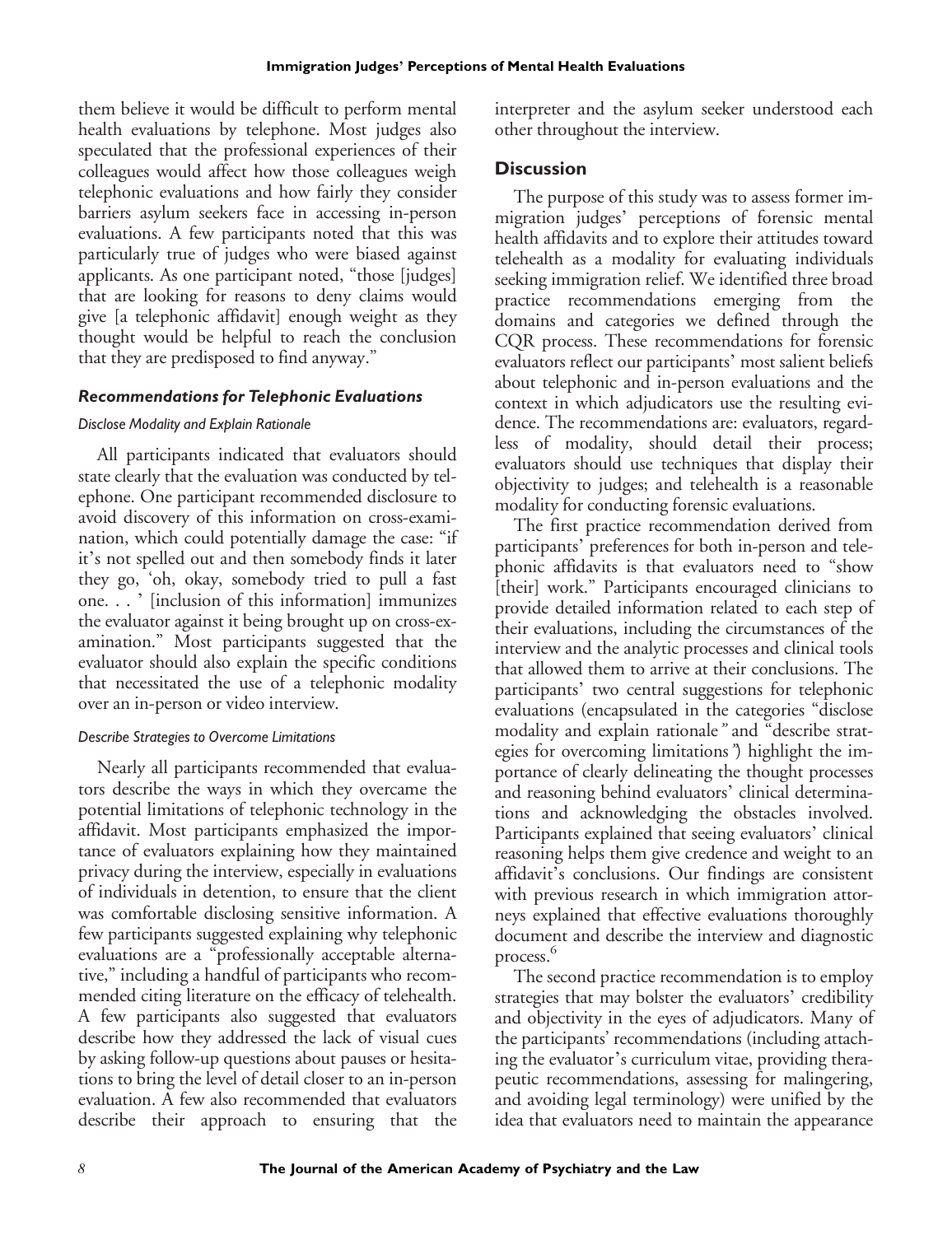of clinical objectivity. Participants felt that evaluators' objectivity, and therefore their credibility as expert witnesses, was paramount to the effectiveness of their affidavits because it increases the weight judges can give to the evaluations' findings and preempts accusations of bias from the opposing counsel or an immigration judge. For telephonic interviews specifically, participants suggested that evaluators could improve the perception of their credibility by clearly demonstrating why a remote modality was a professionally acceptable alternative to an in-person interview. Participants' emphasis on structuring affidavits and interviews to bolster their objectivity accords with existing best practices in the literature on conducting forensic evaluations. These guidelines, including the Istanbul Protocol, $^{23}$  suggest that clinicians maintain objectivity and avoid seeming to engage in advocacy, including assessing malingering to the extent possible.<sup>24</sup> Similarly, others have proposed that clinicians can use their experience as forensic evaluators to advocate broadly for asylum seekers to have access to medical and social services but serve as independent clinical witnesses in individual cases by adhering to professional practice guidelines.<sup>1</sup>

The third recommendation is that evaluators can pursue telephonic evaluations as an acceptable alternative to in-person evaluations especially if they explicitly implement suggested strategies to mitigate some of the modality's limitations. The attitudes of participants in our study were generally consistent with the medical literature suggesting that telehealth is an acceptable modality for psychiatric and psychological practice and diagnosis.<sup>25-27</sup> Telehealth technology may allow clinicians in some settings to diagnose conditions that are relatively prevalent among asylum seekers, such as PTSD or  $MDD,^{28-31}$ with a high degree of accuracy.<sup>32–25</sup> Although literature suggests that mental health clinicians are comfortable using telehealth for forensic assessments broadly, research assessing clinicians' perceptions of telehealth forensic evaluations for immigration cases specifically is less robust.<sup>16,17</sup> In one small qualitative study that assessed clinicians' attitudes toward telephonic evaluations of asylum seekers, clinicians expressed concern about difficulty with rapport building, lack of visual cues limiting the comprehensiveness of the mental status exam, and interpreter challenges, but ultimately felt there was no difference in their ability to accurately make diagnoses by phone or through in-person evaluations.<sup>15</sup> A survey of clinicians' attitudes about video-conferencing for forensic mental health evaluations, while not specific to an immigration context, revealed similar concerns, but suggested that prior experience conducting video evaluations could mitigate them.<sup>36</sup>

A recent survey of legal professionals documented attorneys' skepticism about the validity and usefulness of forensic mental health evaluations for civil, criminal, and family court proceedings conducted via video-teleconference.<sup>36</sup> The authors also noted that the two participant judges in that survey appeared more willing to accept evidence based on a video-conference forensic mental health evaluation than were attorneys.<sup>36</sup> Our study findings similarly suggest that immigration judges may hold attitudes that are more consistent with clinicians' perspectives than attorneys' perceptions reported in the literature, and that both clinicians and judges generally embrace the telephonic evaluation as a modality to make accurate diagnoses. Additional research is warranted to explore the attitudes of attorneys, clinicians, and immigration judges in studies with larger and more diverse samples.

In addition, these practice recommendations must be understood in the context of participants' beliefs that the current immigration legal system is unjust in ways that affect how judges employ psychological evidence. Broadly, participants described that asylum seekers face adjudicators who are actively seeking to deny asylum claims, are skeptical of psychiatry as a field, or are simply under too much time pressure to digest mental health evidence sufficiently. As a result, some immigration judges might discredit or ignore affidavits, regardless of the affidavits' strengths or whether affidavits contain elements that judges in this study considered significant. These perspectives are consistent with literature that shows high rates of burnout among U.S. immigration judges.<sup>37</sup> Our findings also accord with studies from other countries suggesting that judges across legal specialties find medical evidence too time-consuming to assess appropriately and that immigration judges frequently neglect psychological evidence in their decision-making.<sup>38,39</sup> Participants suggested that telephonic evaluations could be particularly vulnerable to the whims of immigration judges looking to either discredit or exploit the remote modality to help confirm a presumptive denial of the asylum claim. The findings of our study highlight that although forensic clinicians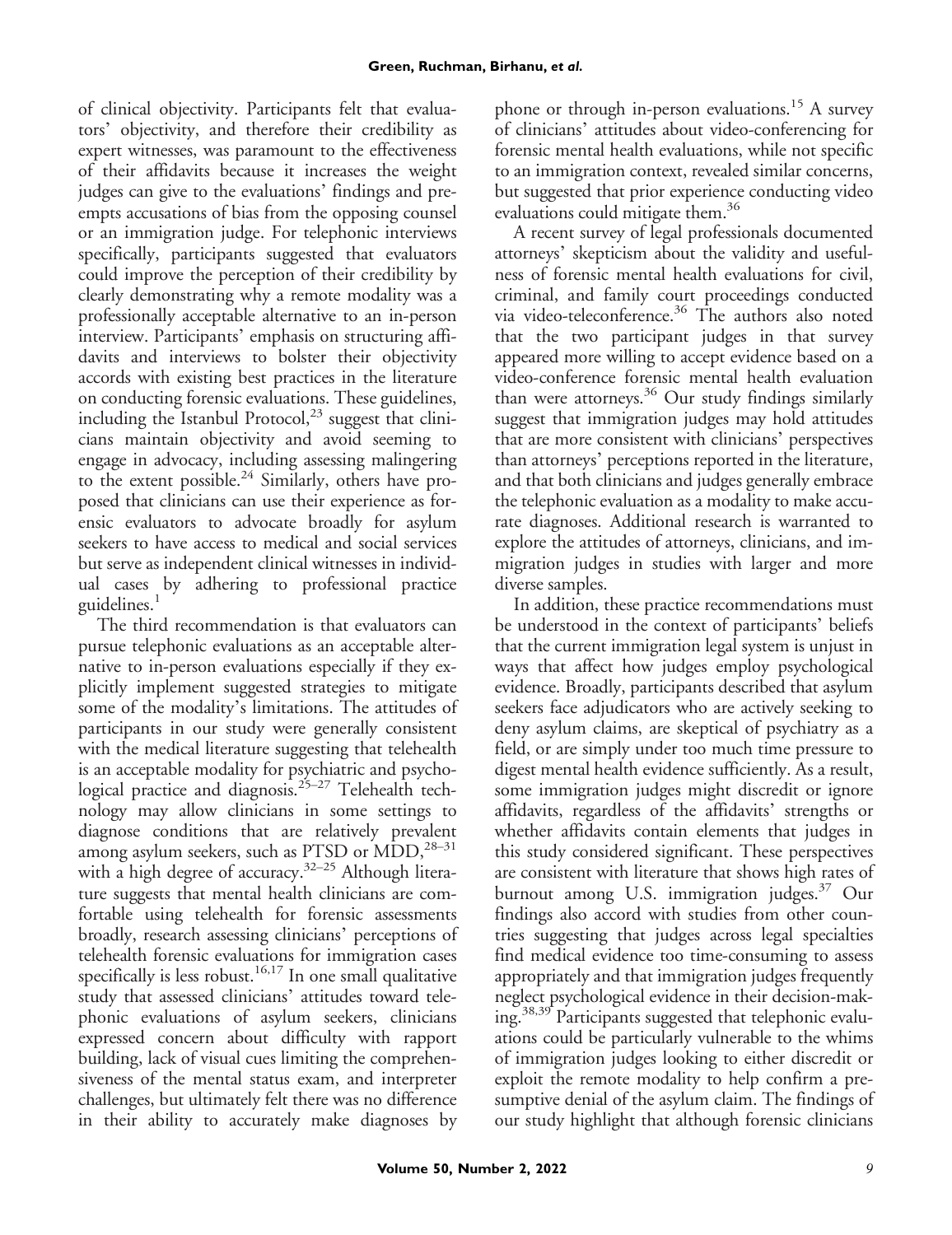may adhere to evidence-based best practices for both in-person and telephonic evaluations, their documentation may be effective only if adjudicators of asylum claims are fair and the system that oversees them is just. Given these limitations, forensic evaluators should actively communicate with the referring attorney to ensure that their affidavits are structured and presented in a way that maximizes their usefulness in the context of the specific case and jurisdiction.

Moreover, although the practice recommendations described above were common among study participants, there were a few areas in which participants' perspectives were contradictory. Most notably, participants had divergent opinions about whether evaluators with preexisting therapeutic relationships should conduct forensic interviews, the level of detail appropriate to a trauma narrative, and the utility of citing medical literature in affidavits. These apparent contradictions in suggestions for expert witnesses reflect a broader pattern of inconsistencies in the U.S. asylum system, in which different judges within the same court have dramatically different asylum grant rates, even for asylum seekers from the same countries.40 Future research should explore the areas of contradiction identified in our study, as well as confirm the widely agreed upon findings among a larger sample.

Participants in this study largely found telephonic evaluations to be ethically acceptable if they met professional standards, an observation that is consistent with the attitudes previously expressed by some forensic mental health clinicians.<sup>15</sup> Evaluators must also weigh the ethics considerations for each case. For example, evaluators should consider the risk of re-traumatization versus benefit for the individual, their comfort providing a onetime telehealth evaluation in the absence of other forms of contact, and the potential risk to an individual's safety in a setting (like an immigration detention center) in which immediate access to follow-up mental health care is not guaranteed.

#### *Limitations*

We acknowledge limitations in the study. The snowballing approach to recruitment may have affected the diversity of our sample, skewing it toward former judges with similar professional backgrounds or legal ideologies. We tried to mitigate this limitation by deliberately soliciting peer referrals from diverse geographic areas and requesting that participants nominate peers whom they know hold a broad range of legal perspectives. We explained how participants speculated about the relationship between affidavit quality and evaluation modality. Without fully controlling the content of the affidavit, however, we cannot entirely disentangle whether the differences between the affidavits, upon which participants reportedly based their grades, were attributable to modality or inherent variability. Further research is necessary to determine whether the weight immigration judges give telephonic affidavits changes with knowledge of the evaluation's modality. Finally, developing a checklist for high-quality affidavits using a consensus methodology was beyond the scope of this study, but is an ideal next step to build on the initial findings we present in this manuscript.

## **Conclusions**

This study sheds light on immigration judges' perceptions of forensic evaluations of asylum seekers, and provides key considerations for mental health practitioners conducting telephonic evaluations. Evaluators should consider taking into account the practice recommendations of immigration judges, both for telephonic and inperson evaluations, that can bolster the usefulness of their evaluations in the adjudication process. As telehealth continues to grow as a modality both for clinical and forensic services, additional research is needed to explore the efficacy of telephonic evaluations.

Finally, as best practices are established, it is important that they are communicated clearly among clinicians, attorneys, and immigration judges. This study highlights the fact that best practices are relevant only in a just legal system. While participants cautioned against clinician advocacy at the level of individual asylum seekers, medical professionals can play an important role in championing policy-level changes that ensure a fairer immigration system.

#### **Acknowledgments**

We wish to thank the former immigration judges who served as participants for their time, insight, and thoughtful review of sample affidavits. We wish to thank Michelle Martinez, Esq., Dr. Peter Meiland, and Hon. Robert Weisel for their feedback during the pilot phase.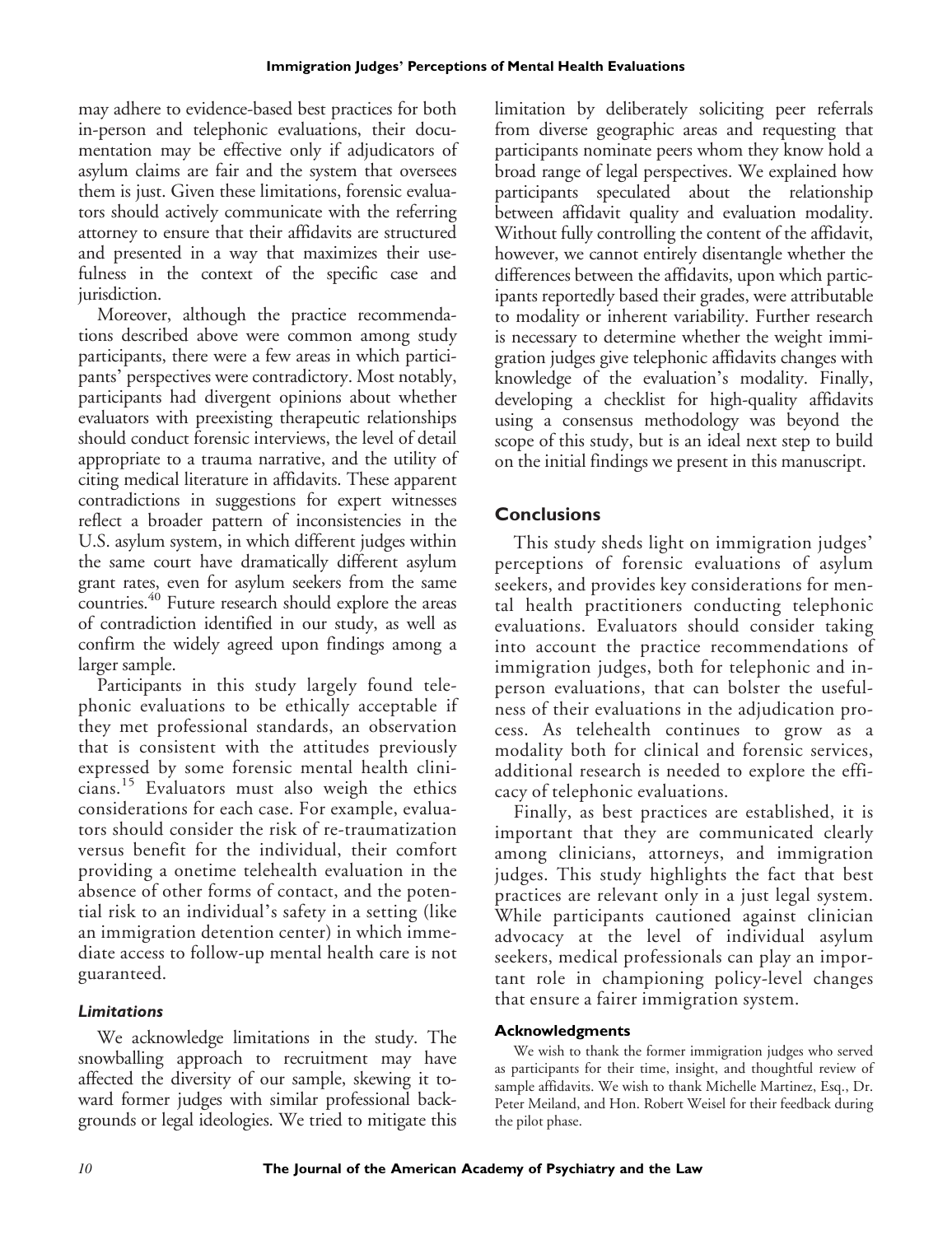#### **References**

- 1. Ferdowsian H, McKenzie K, Zeidan A. Asylum medicine: Standard and best practices. Health Hum Rights. 2019; 21:215–25
- 2. Ruchman SG, Green AS, Schonholz S, et al. A toolkit for building medical programs for asylum seekers: Resources from the Mount Sinai Human Rights Program. J Forensic & Legal Med. 2020; 75:102037
- 3. Zero O, Kempner M, Hsu S, et al. Addressing global human rights violations in Rhode Island: The Brown Human Rights Asylum Clinic. R I Med J. 2019; 102:17–20
- 4. Nathan P, Ranit M, Nicholas S. A student-run asylum clinic to promote human rights education and the assessment and care of asylum seekers. Journal of Student-Run Clinics. 2016; 2:1–7
- 5. The Human Rights Initiative at the University at Buffalo. The value of medical students in support of asylum seekers in the United States. Families, Systems, & Health. 2018; 36:230–2
- 6. Scruggs E, Guetterman TC, Meyer AC, et al. "An absolutely necessary piece": A qualitative study of legal perspectives on medical affidavits in the asylum process. J Forensic & Legal Med. 2016; 44:72–8
- 7. Meffert SM, Musalo K, McNiel DE, et al. The role of mental health professionals in political asylum processing. J Am Acad Psychiatry Law. 2010 Dec; 38(4):479–89
- 8. Stadtmauer GJ, Singer E, Metalios E. An analytical approach to clinical forensic evaluations of asylum seekers: The HealthRight International Human Rights Clinic. J Forensic & Legal Med. 2010 Jan; 17(1):41–5
- 9. Baker K, Freeman K, Warner G, et al. Expert witnesses in US asylum cases: A handbook. University of North Carolina at Chapel Hill School of Law [Internet]; 2018. Available from: [https://law.](https://law.unc.edu/wp-content/uploads/2019/10/expertwitnesshandbook.pdf) [unc.edu/wp-content/uploads/2019/10/expertwitnesshandbook.pdf](https://law.unc.edu/wp-content/uploads/2019/10/expertwitnesshandbook.pdf). Accessed November 20, 2020
- 10. Baranowski KA. Documenting human rights violations: An introduction to the psychological evaluation of asylum seekers. Practice Innovations. 2020; 5:32–44
- 11. McMurry HS, Saxena A, Lin N, et al. Evidenced-based recommendations on writing medical affidavits for asylum seekers. Presented at: North American Refugee Health Conference; 2018 June; Portland, OR
- 12. Physicians for Human Rights. Tools for health practitioners, human rights advocates, and policy makers who are contributing to effective responses [Internet]. Available from: [https://phr.org/](https://phr.org/issues/covid-19-pandemic/resources-for-health-professionals/) [issues/covid-19-pandemic/resources-for-health-professionals/.](https://phr.org/issues/covid-19-pandemic/resources-for-health-professionals/) Accessed September 16, 2020
- 13. Raker E. For asylum seekers and their health advocates, adjusting to a new normal in the time of COVID-19. Physicians for Human Rights [Internet]. 2020 May 14. Available from: [https://phr.org/our-work/resources/for-asylum-seekers-and](https://phr.org/our-work/resources/for-asylum-seekers-and-their-health-advocates-adjusting-to-a-new-normal-in-the-times-of-covid-19/)[their-health-advocates-adjusting-to-a-new-normal-in-the](https://phr.org/our-work/resources/for-asylum-seekers-and-their-health-advocates-adjusting-to-a-new-normal-in-the-times-of-covid-19/)[times-of-covid-19/.](https://phr.org/our-work/resources/for-asylum-seekers-and-their-health-advocates-adjusting-to-a-new-normal-in-the-times-of-covid-19/) Accessed September 16, 2020
- 14. Green AS, Ruchman SG, Katz CL, et al. Piloting forensic telemental health evaluations of asylum seekers. Psychiatry Res 2020; 291:113256
- 15. Bayne M, Sokoloff L, Rinehart R, et al. Assessing the efficacy and experience of in- person versus telephonic psychiatric evaluations for asylum seekers in the U.S. Psychiatry Res. 2019; 282:112612
- 16. Manguno-Mire GM, Thompson JW, Jr., Shore JH, et al. The use of telemedicine to evaluate competency to stand trial: A preliminary randomized controlled study. J Am Acad Psychiatry Law. 2007 Dec; 35(4):481–9
- 17. Sales CP, McSweeney L, Saleem Y, et al. The use of telepsychiatry within forensic practice: A literature review on the use of videolink—a ten-year follow-up. Journal of Forensic Psychiatry & Psychology. 2018; 29:387–402
- 18. Godleski L, Nieves JE, Darkins A, et al. VA telemental health: Suicide assessment. Behav Sci & L. 2008; 26:271–86
- 19. Saleem Y, Taylor MH, Khalifa N. Forensic telepsychiatry in the United Kingdom. Behav Sci & L. 2008; 26:333–44
- 20. Antonacci DJ, Bloch RM, Saeed SA, et al. Empirical evidence on the use and effectiveness of telepsychiatry via videoconferencing: Implications for forensic and correctional psychiatry. Behav Sci & L. 2008; 26:253–69
- 21. Hill CE, Thompson BJ, Nutt Williams E. A guide to conducting consensual qualitative research. The Counseling Psychologist. 1997; 25:517–72
- 22. Baranowski KA, Wang E, D'Andrea MR, et al. Experiences of gender-based violence in women asylum seekers from Honduras, El Salvador and Guatemala. Torture. 2019; 29:46–58
- 23. Office of the United Nations High Commissioner for Human Rights. Istanbul Protocol: Manual on the effective investigation and documentation of torture and other cruel, inhuman, or degrading treatment or punishment. United Nations [Internet]; 2004. Available from: [https://www.ohchr.](https://www.ohchr.org/documents/publications/training8rev1en.pdf) [org/documents/publications/training8rev1en.pdf.](https://www.ohchr.org/documents/publications/training8rev1en.pdf) Accessed November 20, 2020
- 24. Asgary R, Smith CL. Ethical and professional considerations providing medical evaluation and care to refugee asylum seekers. Am J Bioeth. 2013; 13:3–12
- 25. Hubley S, Lynch SB, Schneck C, et al. Review of key telepsychiatry outcomes. World J Psychiatry. 2016; 6:269–82
- 26. Rohde P, Lewinsohn PM, Seeley JR. Comparability of telephone and face-to-face interviews in assessing axis I and II disorders. Am J Psychiatry. 1997; 154:1593–8
- 27. Simon GE, Ludman EJ, Tutty S, et al. Telephone psychotherapy and telephone care management for primary care patients starting antidepressant treatment: A randomized controlled trial. JAMA. 2004; 292:935–42
- 28. Steel Z, Chey T, Silove D, et al. Association of torture and other potentially traumatic events with mental health outcomes among populations exposed to mass conflict and displacement: A systematic review and meta-analysis. JAMA. 2009; 302:537–49
- 29. Fazel M, Wheeler J, Danesh J. Prevalence of serious mental disorder in 7000 refugees resettled in western countries: A systematic review. Lancet. 2005; 365:1309–14
- 30. Reavell J, Fazil Q. The epidemiology of PTSD and depression in refugee minors who have resettled in developed countries. J Ment Health. 2017; 26:74–83
- 31. Asgary RG, Metalios EE, Smith CL, et al. Evaluating asylum seekers/torture survivors in urban primary care: A collaborative approach at the Bronx Human Rights Clinic. Health Hum Rights. 2006; 9:164–79
- 32. Aziz MA, Kenford S. Comparability of telephone and face-to-face interviews in assessing patients with Posttraumatic Stress Disorder. J Psychiatr Pract. 2004; 10:307–13
- 33. Ruskin PE, Reed S, Kumar R, et al. Reliability and acceptability of psychiatric diagnosis via telecommunication and audiovisual technology. Psychiatr Serv. 1998; 49:1086–8
- 34. Shore JH. Telepsychiatry: Videoconferencing in the delivery of psychiatric care. Am J Psychiatry. 2013 Mar; 170(3):256–62
- 35. Muskens EM, Lucassen P, Groenleer W, et al. Psychiatric diagnosis by telephone: Is it an opportunity? Soc Psychiatry Psychiatr Epidemiol. 2014; 49:1677–89
- 36. Batastini AB, Pike M, Thoen MA, et al. Perceptions and use of videoconferencing in forensic mental health assessments: A survey of evaluators and legal personnel. Psychol Crime & L. 2020; 26:593–613